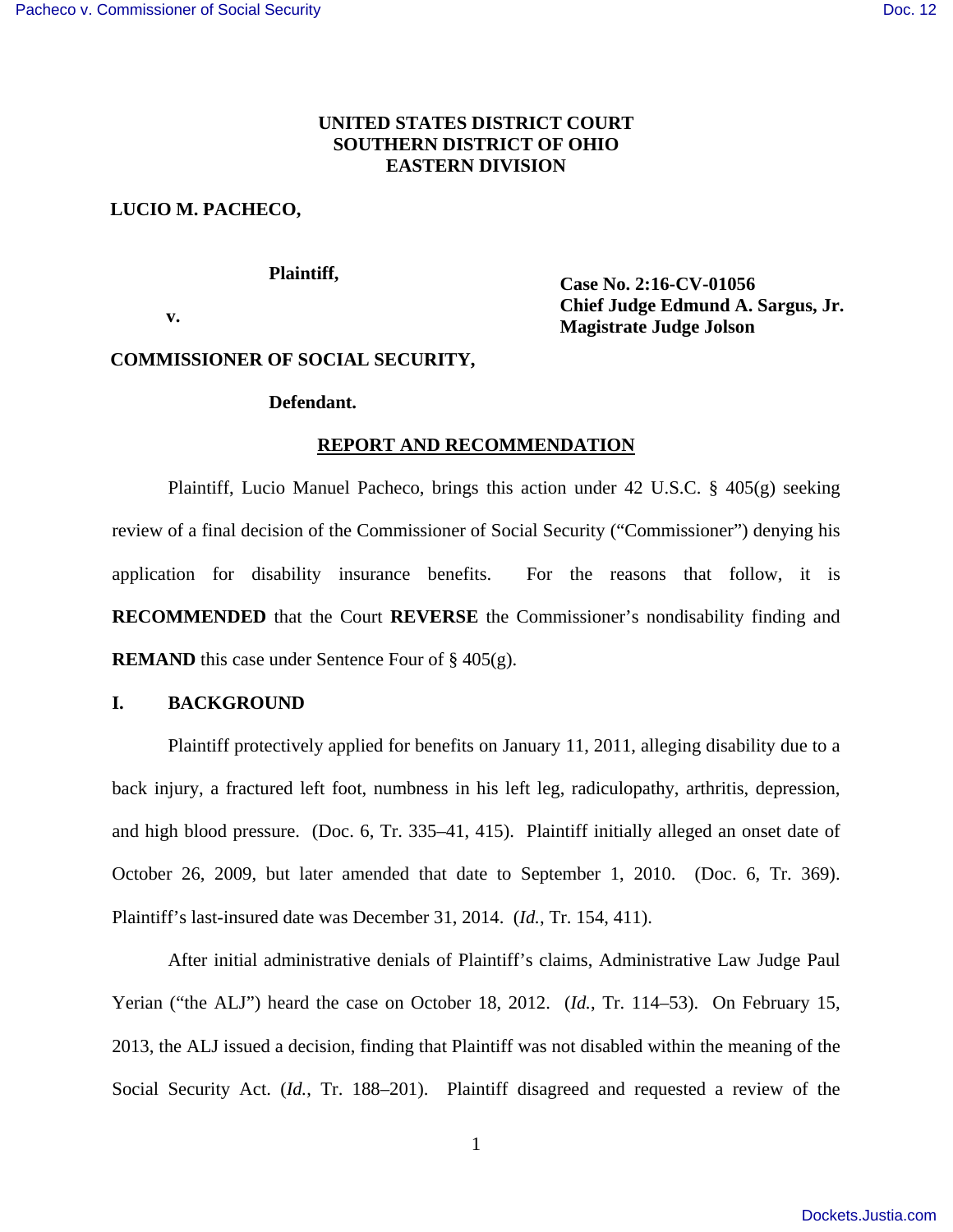Hearing Decision on April 22, 2013. (*Id.*, Tr. 270). The Appeals Council reviewed and remanded the case to the ALJ. (*Id.*, Tr. 209–11).

The ALJ held a supplemental hearing at which Plaintiff and a Vocational Expert ("VE") testified. (*Id.*, Tr. 49–113). On June 30, 2015, the ALJ issued a decision finding that Plaintiff was not disabled within the meaning of the Social Security Act. (*Id.*, Tr. 21–40). Plaintiff again filed a Request for Review of the Hearing Decision. (*Id.*, Tr. 517–24; *id.*, Tr. 1–8). That request was denied, and the Appeals Council adopted the ALJ's decision as the Commissioner's final decision. (*Id.*).

 Plaintiff filed this case on November 4, 2016, and the Commissioner filed the administrative record on January 12, 2017. (Doc. 6). Plaintiff filed a Statement of Specific Errors on March 13, 2017 (Doc. 9), the Commissioner responded on April 24, 2017 (Doc. 10), and Plaintiff replied on May 8, 2017 (Doc. 11).

#### **A. Personal Background**

Plaintiff was born in December 1965 (Doc. 6, Tr. 335), making him 49-years-old on his alleged onset date. (*Id.*, Tr. 38). He has a high school education and work experience as an ironworker, packager, material handler, and mixer operator. (*Id.*, Tr. 416).

#### **B. Relevant Testimony**

Plaintiff testified at the April 9, 2015, administrative hearing that he lives in a two-story house with his fiancé. (*Id.*, Tr. 56-57). He testified that he has a driver's license but not a car, and last drove in October 2014. (*Id.*, Tr. 57). He further testified that his pain inhibits his ability to focus and causes depression; he experiences pain in his lower back, bottom, and the back side of his left leg is tight down to his ankle. (*Id.*, Tr. 65). At the time of the hearing, Plaintiff was prescribed Percocet, Oxycontin, and Fentanyl for pain and Cymblata for depression. (*Id.*, Tr.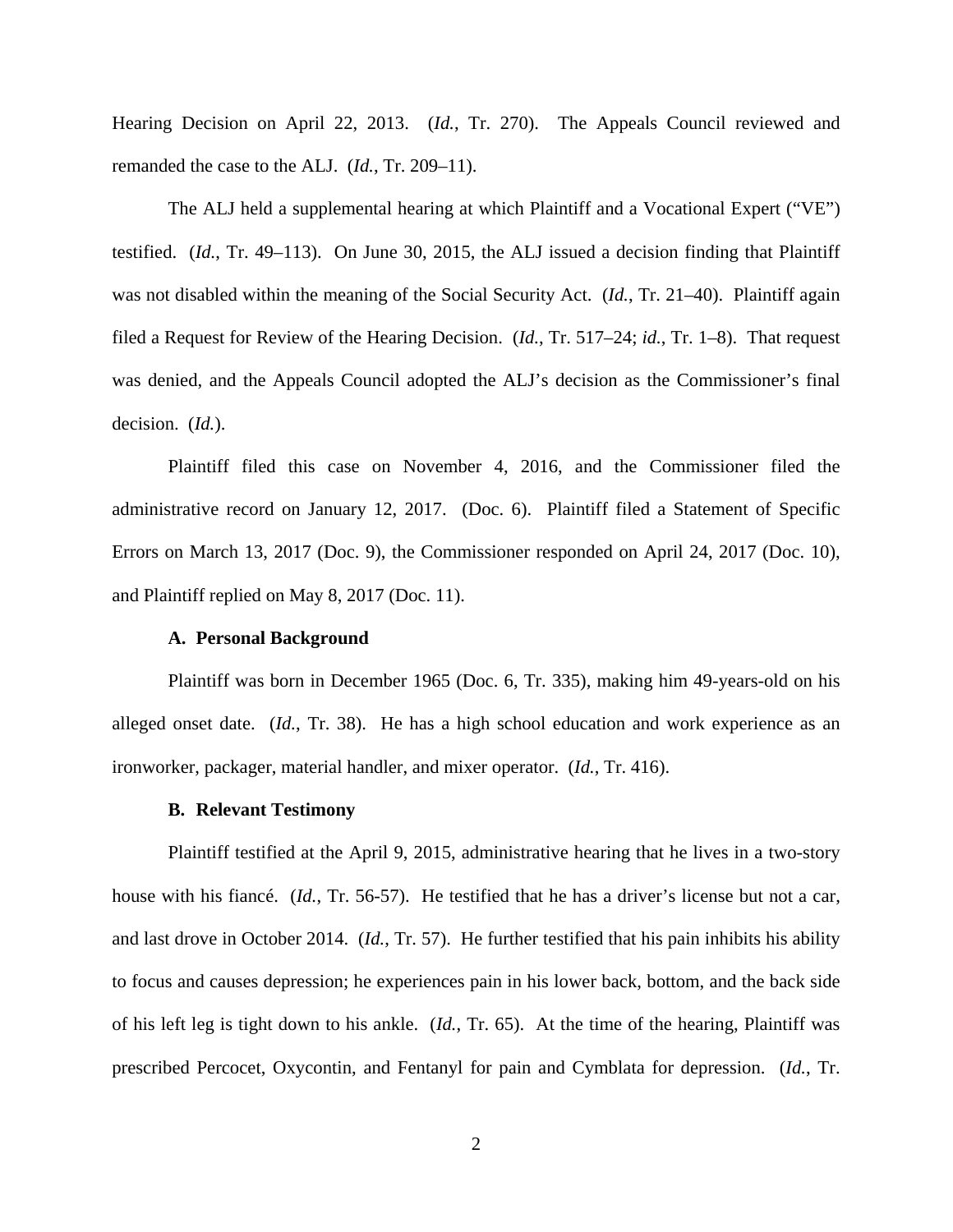66–67). He also takes prescribed medications for hypertension and high cholesterol, and Gabapentin for his leg. (*Id.*, Tr. 70–71). When asked to estimate his physical abilities, he testified that he could walk half of a block without his cane. (*Id.*, Tr. 76). Then he would have to sit and would need to change position within 20 minutes. (*Id.*, Tr. 76–77).

During a typical day, Plaintiff wakes up based on when he needs to take his medication sometimes at 8:00 a.m., other times between 9:00 and 10:00 a.m. (*Id.*, Tr. 74). According to Plaintiff's testimony, he does not do housework; his fiancé does it all (*id.*, Tr. 78); his friends check in on him, but he does not visit them (*id.*, Tr. 79.); and while he sometimes goes grocery shopping, he mostly stays in the car (*id.*, Tr. 81–82). In addition, Plaintiff testified that he watches English language television with subtitles and uses the internet once a week. (*Id.*, Tr. 82–83).

The vocational expert testified that a hypothetical person of similar age and education as Plaintiff with a limitation of light exertional work could not perform Plaintiff's past job, but could perform other jobs available in the national economy such as a packager, inspector or assembler. (*Id.*, Tr. 106–07). In addition, the vocational expert testified that a hypothetical person of similar age and education as Plaintiff was limited to simple, repetitive tasks that would not involve strict production quotas or a fast assembly line work pace, the assembly work could not be performed. (*Id.*, Tr. 107). When asked to provide an additional occupation Plaintiff could perform with that above limitation, the VE testified that Plaintiff could work as a folder. (*Id.*).

## **C. Relevant Medical Evidence**

#### *1. Scott Lewis Donaldson, Ph.D.*

Dr. Donaldson evaluated Plaintiff for disability purposes in May 2011. (*Id.*, Tr. 753–58). When asked why he was applying for Social Security benefits, Plaintiff replied, "I can't move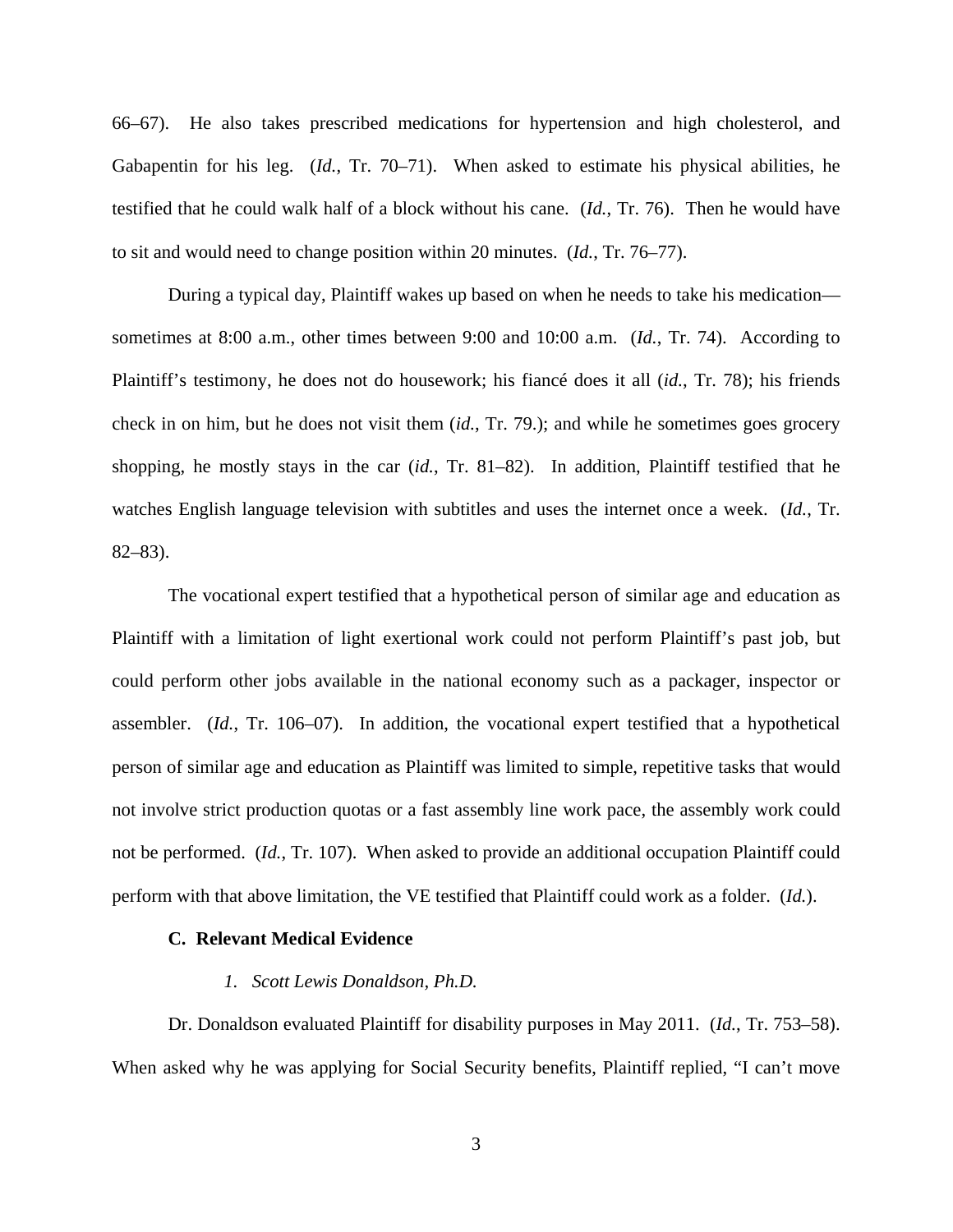my body. I have nerve root damage in L4 and L5 since two years ago. I have an ankle tear." (*Id.*, Tr. 753). Dr. Donaldson noted that Plaintiff "was agitated, reserved and yet cooperative during this evaluation, as if in a great deal of pain." (*Id.*). Plaintiff reported that he frequently experiences feelings of helplessness, worthlessness, mood swings, diminished interest in activities, weight loss, insomnia, psychomotor agitation, fatigue, and lack of concentration. (*Id.*, Tr. 755). Plaintiff had intact memory for past and recent events, reported that he got along well with neighbors, store clerks, and people in public, and had many friends. (*Id.*). Plaintiff further reported that he walked short distances, watched television, sometimes cooked, sometimes grocery shopped, and drove. (*Id.*).

Dr. Donaldson diagnosed Plaintiff with dysthymic disorder and generalized anxiety disorder. (*Id.*, Tr. 756). Dr. Donaldson opined that Plaintiff's ability to understand, remember, and carry out instructions "is not likely to be limited" and his ability to maintain attention and concentration "does not appear to be limited or problematic." (*Id.*) Based upon Plaintiff's mental status, psychological components of chronic pain, as well as his symptoms of mood and anxiety disorders, Dr. Donaldson believed that Plaintiff's "response to work pressures and demands may be limited." (*Id.*).

# *2. Lee Howard, Ph.D.*

In June 2011, Dr. Howard evaluated Plaintiff on behalf of the Bureau of Workers Compensation for consideration of a psychological claim allowance. (*Id.*, Tr. 773–93). Plaintiff reported that he experienced depression four days per week, has crying spells almost every morning, depression with changes in sleeping patterns, irritability, loss of pleasure, and anxiety with symptoms of nervousness, trembling hands, and fear of losing control. (*Id.*, Tr. 779–82). Plaintiff's social presentation was within the normal range, and Plaintiff reported that he lived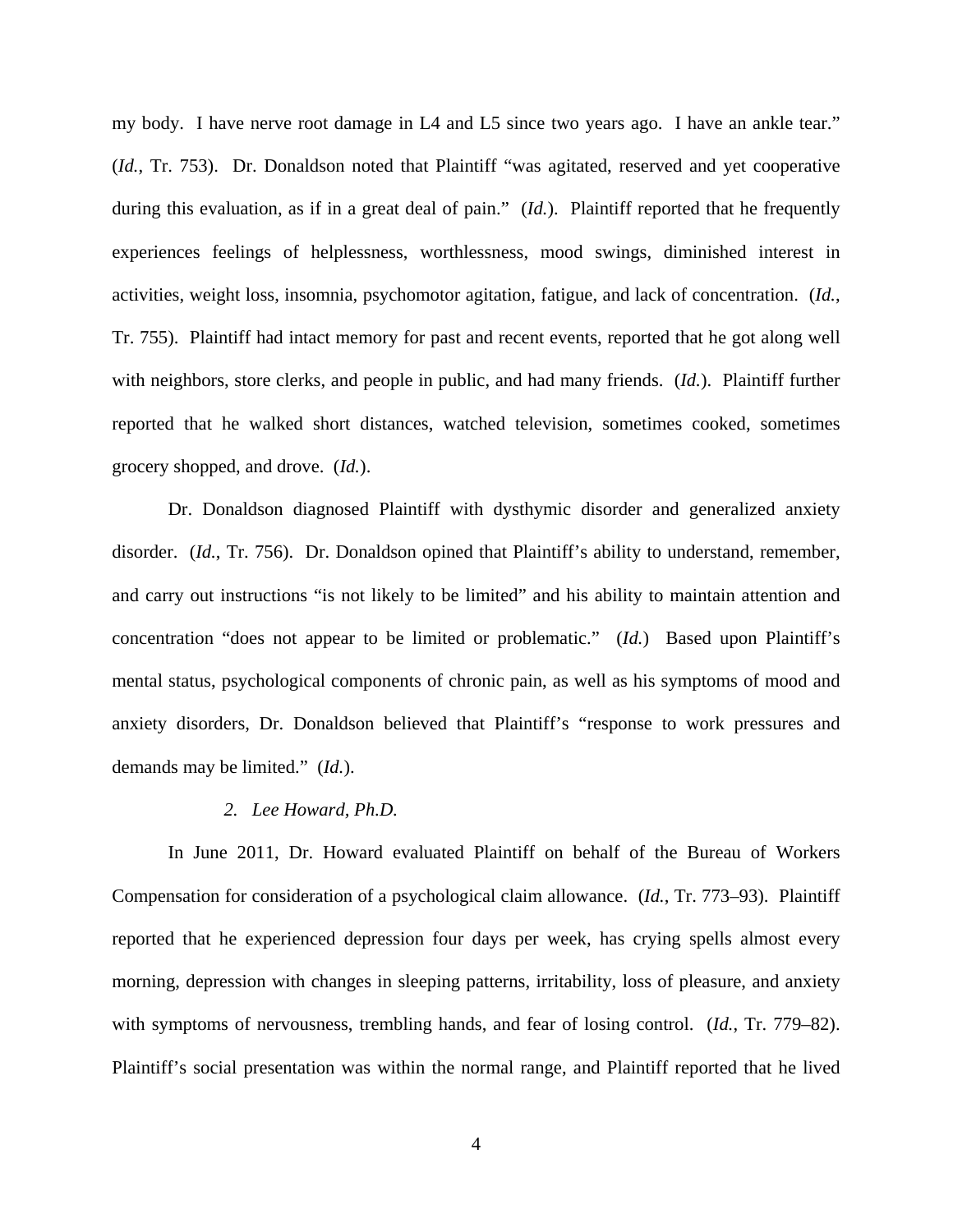with his girlfriend of six years and that their relationship was "excellent." (*Id.*, Tr. 780). Plaintiff stated that he watched the news, went out in his yard, read books, and cooked. (*Id.*). He also drove and took care of his personal hygiene. (*Id.*, Tr. 781). Dr. Howard observed that Plaintiff was appropriately attired and groomed, fully oriented, and had relevant, goal-directed, and coherent thought. (*Id.*, 782–83).

Dr. Howard administered the Minnesota Multiphasic Personality Inventory II ("MMPI-2") assessment, which indicated depression and anxiety in the "severe range." (*Id.*, Tr. 787). Dr. Howard also opined that this assessment was "valid and interpretable without evidence of exaggeration and/or symptom magnification." (*Id.*). Dr. Howard assessed that Plaintiff suffered from depressive disorder, NOS, although "the frequency reported is more consistent with a dysthymic disorder, but he has not yet met the length requirement per DSM IV," and assigned him a Global Assessment of Functioning ("GAF") score of 70. (*Id.*, Tr. 788). Dr. Howard recommended that Plaintiff receive psychotherapy sessions and be evaluated for potential antidepressant medication. (*Id.*, 788–89).

## *3. Vijayjumar B. Balraj, M.A. Ph.D.*

Dr. Balraj evaluated Plaintiff in March 2012 to determine if he was an appropriate candidate for pain management with opiates. Dr. Balraj concluded that Plaintiff was a suitable candidate for pain management; however, would likely benefit from psychotherapy. (*Id.*, Tr. 842–43).

#### *4. Stephen Halmi, Psy.D.*

In July 2012, Dr. Halmi evaluated Plaintiff on behalf of Plaintiff's attorney to determine if he suffers a diagnosable psychological condition. (*Id.*, Tr. 847-62). Dr. Halmi noted that Plaintiff appeared depressed and had a flat affect, but maintained appropriate eye contact, and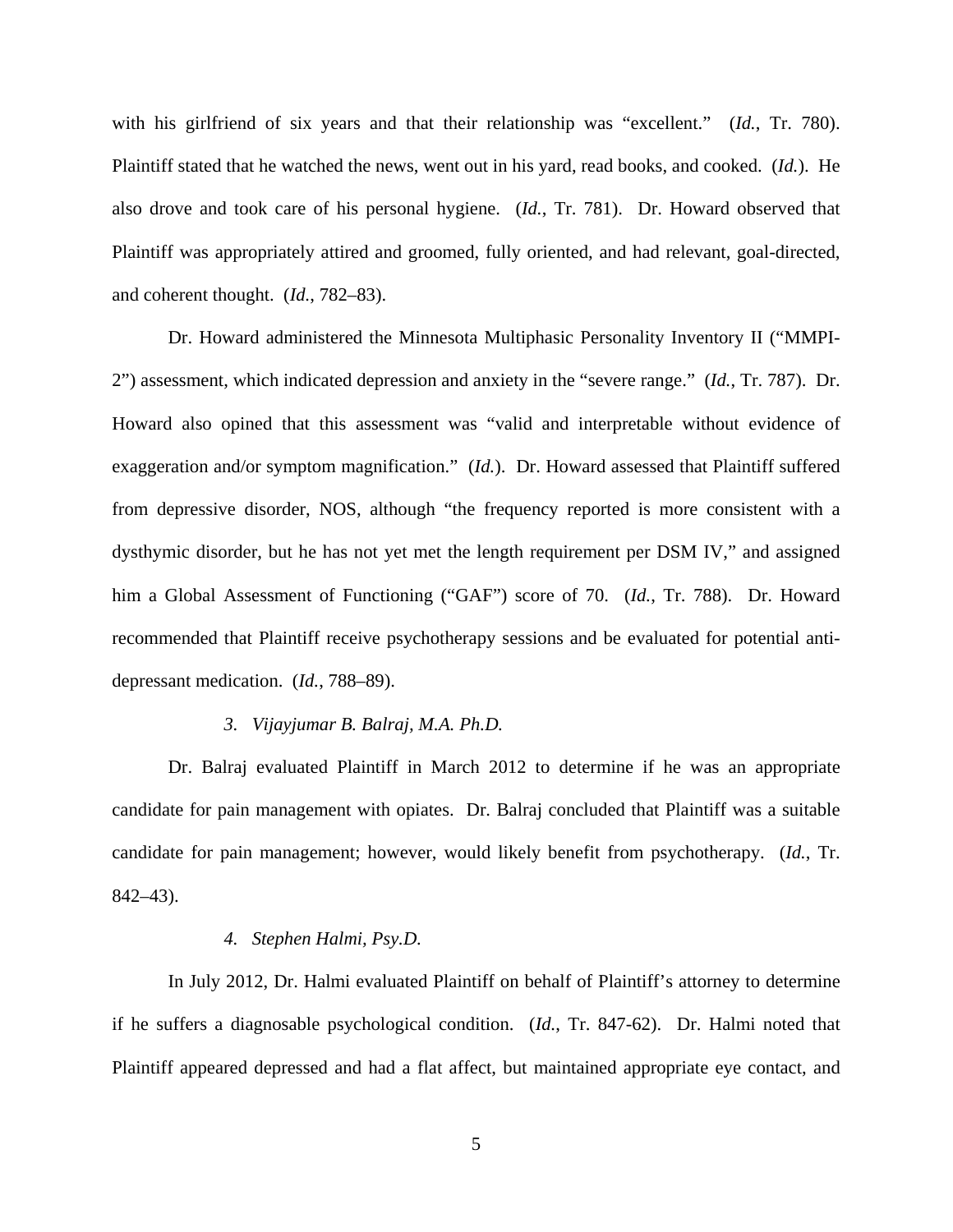was prompt, open, forthcoming, well-groomed, neat, polite, alert, and fully oriented. (*Id.*, Tr. 855–57). Plaintiff maintained adequate attention and concentration to complete the evaluation, and could repeat seven digits forward and three backward, perform serial sevens with only one error, and repeat and recall four of four objects. (*Id.*). Plaintiff did, however, have difficulty with mathematical calculations and abstract reasoning. (*Id.*). Plaintiff reported that he could care for his personal needs, could drive short distances, and could read, write, and handle money. (*Id.*). He stated that he did not complete household chores due to physical pain and that, while he had friends, he did not see them due to his physical impairments. (*Id.*). He reported that he did not have a history of problems getting along with others and did not have problems learning at his previous jobs. (*Id.*). Plaintiff was also administered the MMPI-2 personality assessment. (*Id.*, Tr. 857–59). Dr. Halmi diagnosed Plaintiff with major depressive disorder and anxiety disorder, NOS. (*Id.*, Tr. 860). Dr. Halmi concluded that Plaintiff is "temporarily and totally disabled from working in any capacity" due to his depression and anxiety. (*Id.*, Tr. 862). He added that Plaintiff's "symptoms of emotional lability, reduced frustration tolerance and low motivation to engage in productive activities, are all symptoms that prevent him from performing work." (*Id.*).

# *5. Frank Orosz, Ph.D./Denise Rabold, Ph.D., State Agency Review*

State agency psychologist, Dr. Orosz, reviewed the record on behalf of the Ohio Bureau of Disability Determination in May 2011. (*Id.* at Tr. 154–61). Dr. Orosz determined that Plaintiff had mild restrictions in activities of daily living; mild difficulties in maintaining social functioning; mild difficulties in maintaining concentration, persistence or pace; and no episodes of decompensation. (*Id*. at Tr. 159–60). Dr. Orosz found Plaintiff's allegations were partially credible. (*Id.* at Tr. 161).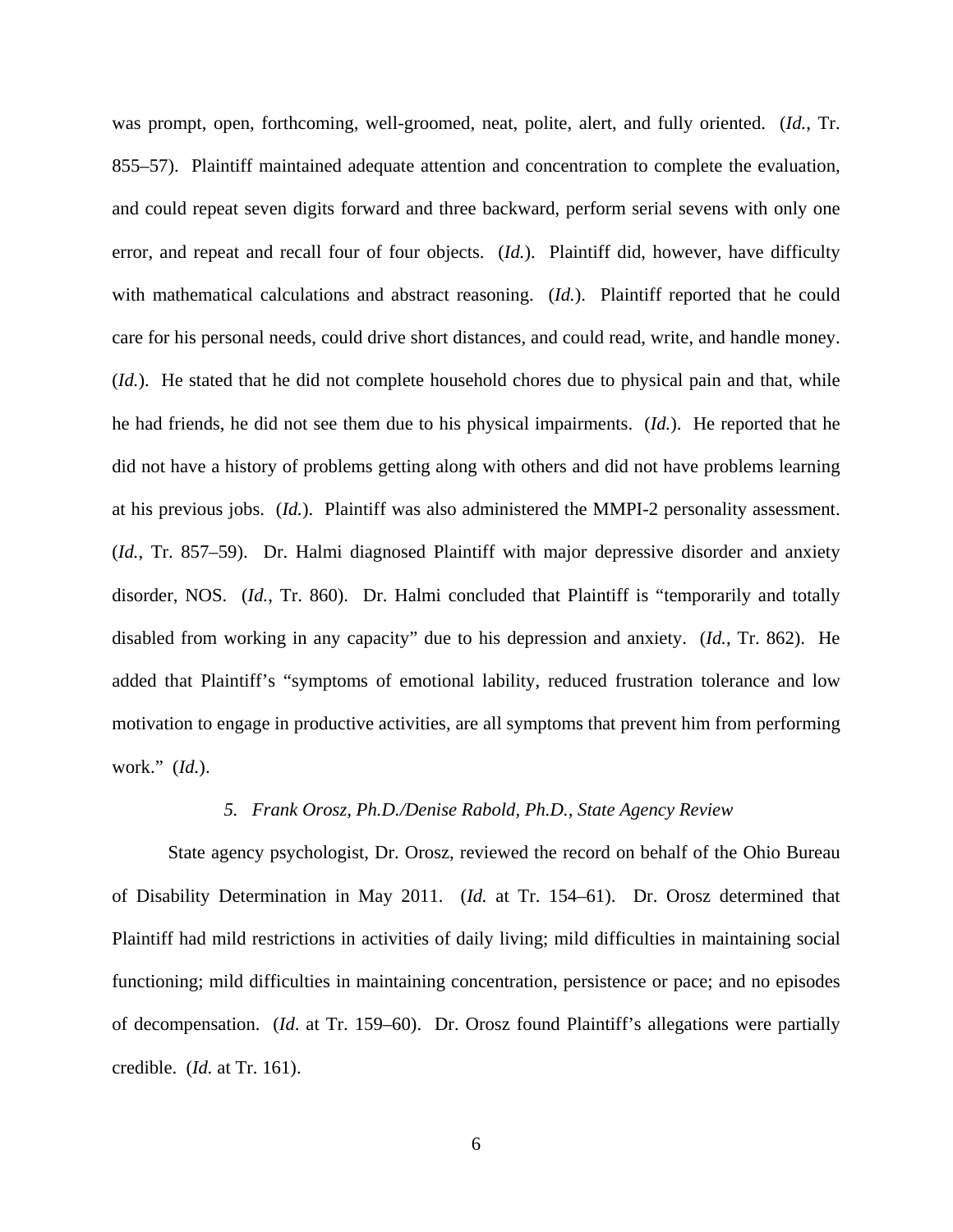Dr. Orosz concluded that Plaintiff's medically determinable impairment of an affective disorder is not severe, noting that Plaintiff reports having lots of friends and no problems relating to teachers, co-workers, or supervisors. (*Id.* at Tr. 160). Plaintiff reported his main difficulties as physical and he has not had any significant treatment for mental health concerns, and limitations in activity of daily living are secondary to physical complaints. (*Id.*). Dr. Orosz also noted that Plaintiff was cooperative and appropriate during the consultative examination and was able to attend the examination alone. (*Id.* at Tr. 160).

In October 2011, another state agency psychologist, Dr. Rabold, reviewed the record and affirmed Dr. Orosz's opinion. (*Id.* at Tr. 173–75).

## **D. The Administrative Decisions**

As noted, Plaintiff filed his application for disability insurance benefits in 2011. The ALJ denied that application under the controlling five-step sequential evaluation. *See* 20 C.F.R. §404.1520(a)(4); *see also Rogers v. Comm'r of Soc. Sec.*, 486 F.3d 234, 241 (6th Cir. 2007). The ALJ concluded that Plaintiff was not under a "disability," as defined by the Social Security Act. (*Id.*, Tr. 188–201). The decision was based, in part, on his finding that Plaintiff could perform a limited range of sedentary work, except that he can frequently climb stairs, ramps and frequently crouch and occasionally climb ladders, ropes, and scaffolds and occasionally stoop, kneel, and crawl. (*Id.*, Tr. 195). The ALJ concluded that Plaintiff could perform a significant number of sedentary jobs available in the national economy. (*Id.*, Tr. 199–200).

 The Appeals Council granted Plaintiff's request for review and remanded the case to the ALJ. (*Id.*, Tr. 208–12, 279–80).

On remand, Plaintiff's application and evidence again proceeded to a hearing before ALJ Yerian. In the decision at issue here, the ALJ concluded at step two that Plaintiff had severe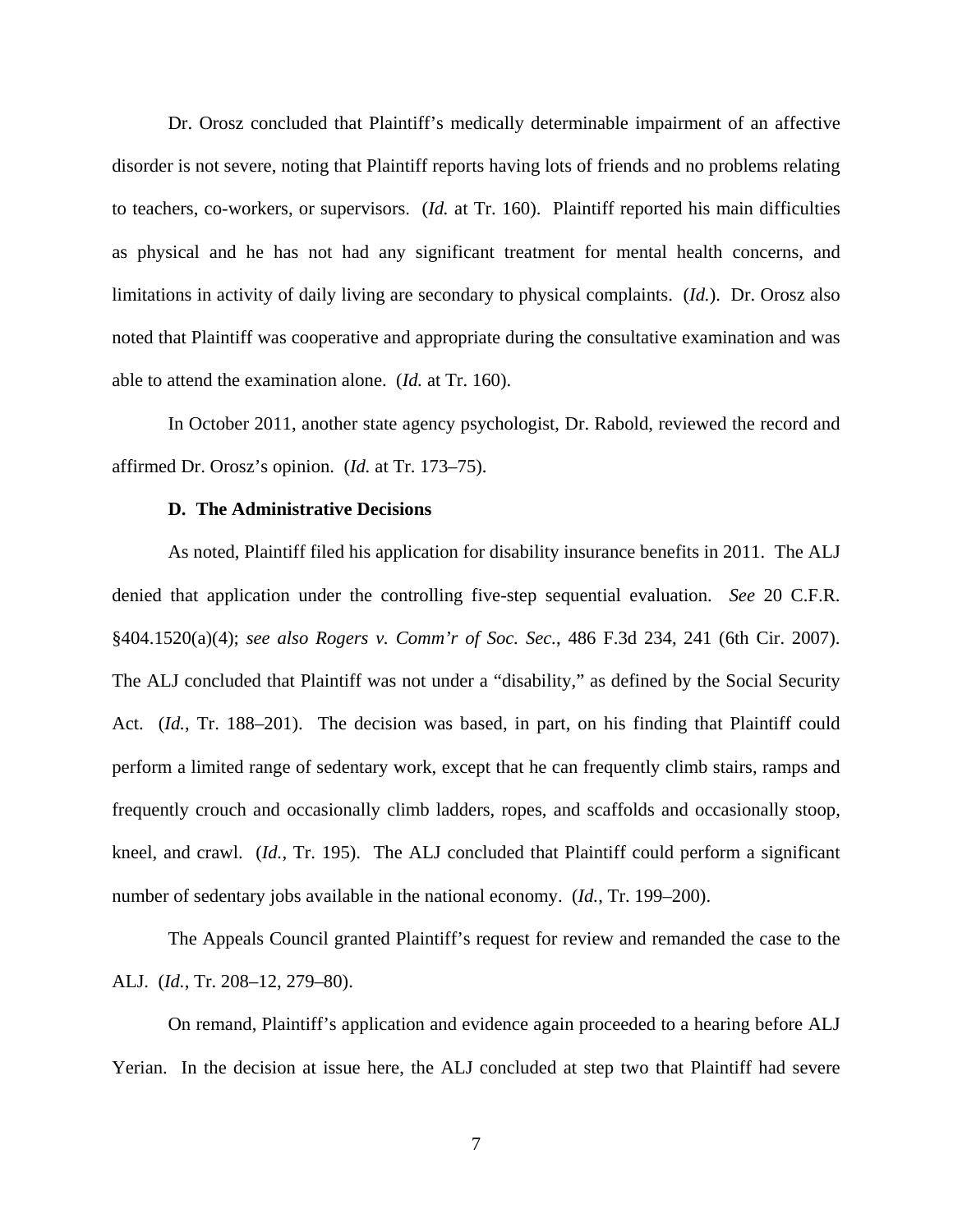impairments, namely, "degenerative disc disease of his lumbar spine with radiculopathy, osteoarthritis of his left acromioclavicular joint, a history of talofibular tear of the left ankle and left tibial tenosynovitis." (*Id.*, Tr. 23). The ALJ determined that, "[b]ecause the claimant's medically determinable mental impairments cause no more than "mild" limitation in any of the first three functional areas and "no" extended episodes of decompensation, they are not severe (20 CFR 404.1520a(d)(l) and 416.920a(d)(l))." (*Id.*, Tr. 28).

 At step three, the ALJ concluded that Plaintiff's impairments or combination of impairments did not meet or equal the criteria in the Commissioner's Listing of Impairments. (*Id.*, Tr. 29).

 At step four, the ALJ ultimately found that Plaintiff retained the residual functional capacity (RFC) to perform sedentary exertional work. (*Id.*). The ALJ opined that because Plaintiff is limited to sedentary exertional work, he is unable to perform his past relevant work as an ironworker, material handler, or mixer operator. (*Id.*, Tr. 38). The ALJ next found that there are jobs that Plaintiff can perform such as a packager, inspector, and assembler, which were not precluded despite his RFC finding. (*Id.*, Tr. 39). He therefore concluded that Plaintiff was not disabled under the Social Security Act. (*Id.*, Tr. 39–40).

#### **II. STANDARD OF REVIEW**

The Court's review "is limited to determining whether the Commissioner's decision is supported by substantial evidence and was made pursuant to proper legal standards." *Winn v. Comm'r of Soc. Sec.*, 615 F. App'x 315, 320 (6th Cir. 2015); *see* 42 U.S.C. § 405(g). "[S]ubstantial evidence is defined as 'more than a scintilla of evidence but less than a preponderance; it is such relevant evidence as a reasonable mind might accept as adequate to support a conclusion.'" *Rogers v. Comm'r of Soc. Sec.*, 486 F.3d 234, 241 (6th Cir. 2007)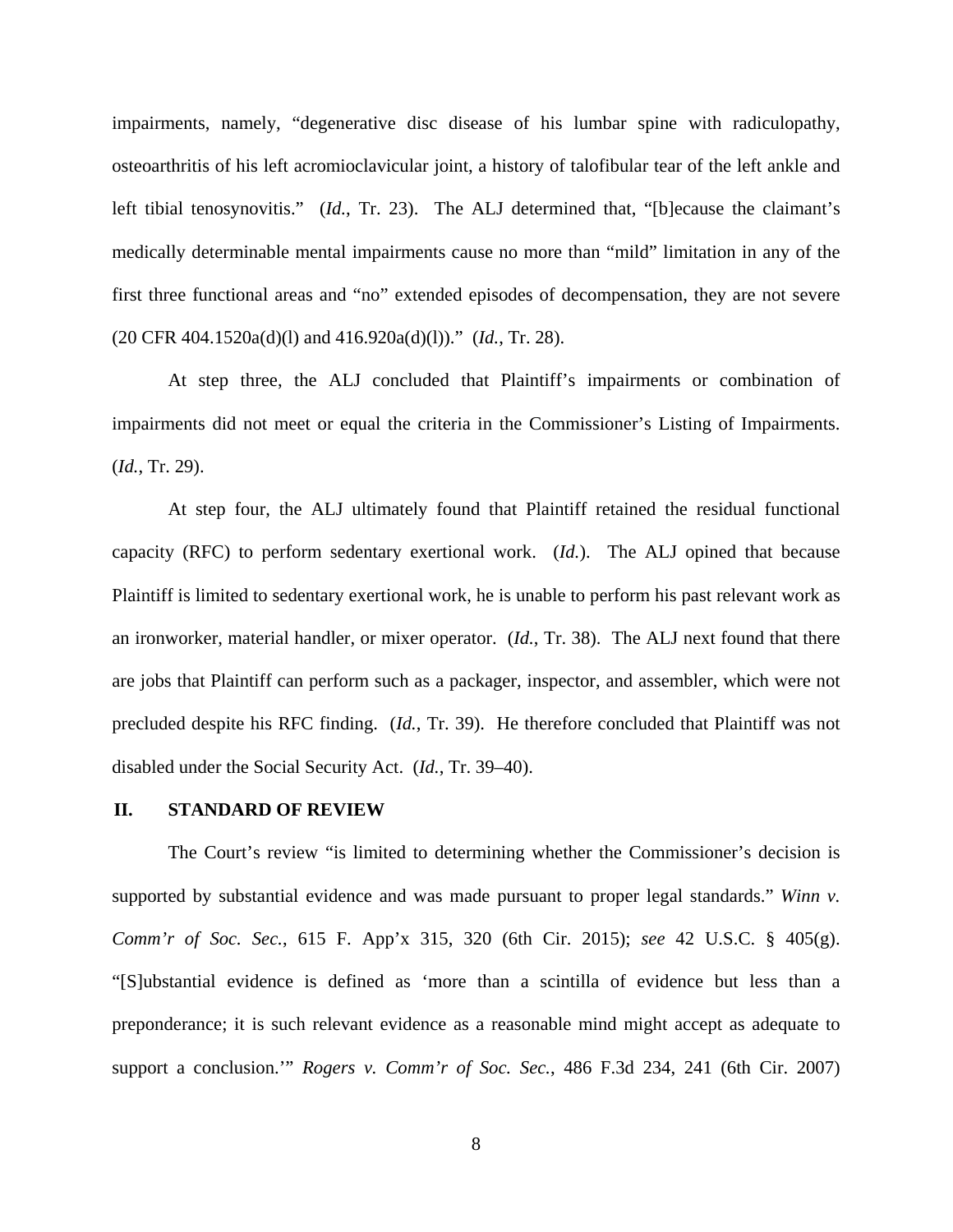(quoting *Cutlip v. Sec'y of Health & Human Servs.*, 25 F.3d 284, 286 (6th Cir. 1994)). The Commissioner's findings of fact must also be based upon the record as a whole. *Harris v. Heckler*, 756 F.2d 431, 435 (6th Cir. 1985). To this end, the Court must "take into account whatever in the record fairly detracts from [the] weight" of the Commissioner's decision. *Rhodes v. Comm'r of Soc. Sec.*, No. 2:13-cv-1147, 2015 WL 4881574, at \*2 (S.D. Ohio Aug. 17, 2015).

#### **III. DISCUSSION**

Plaintiff has assigned four errors in this case. (Doc. 9).

#### **A. Plaintiff's Mental RFC (Issue 1)**

Plaintiff alleges in his first assignment of error that the ALJ erred at step two of the sequential analysis by failing to classify his mental impairments as "severe." Plaintiff further argues that the mistake constitutes reversible error because the ALJ failed to consider Plaintiff's mental impairments when crafting the RFC at step four. (Doc. 9 at 10). The Commissioner responds that "[w]hile Plaintiff was diagnosed with mental impairments, the ALJ reasonably concluded that the evidence showed that Plaintiff did not have any more than minimal limitations due to these [mental] impairments." (Doc. 10 at 3). The undersigned agrees with Plaintiff that the ALJ erred.

Step two of the sequential analysis—determining whether the claimant has a severe impairment—creates "a *de minimis* hurdle in the disability determination process.... Under the ... *de minimis* view, an impairment can be considered not severe only if it is a slight abnormality that minimally affects work ability regardless of age, education, and experience." *Higgs v. Bowen*, 880 F.2d 860, 862 (6th Cir. 1988). However, "once the ALJ determines that a claimant has at least one severe impairment, the ALJ must consider all impairments, severe and nonsevere, in the remaining steps." *Pompa v. Comm'r of Soc. Sec.*, 73 F. App'x 801, 803 (6th Cir.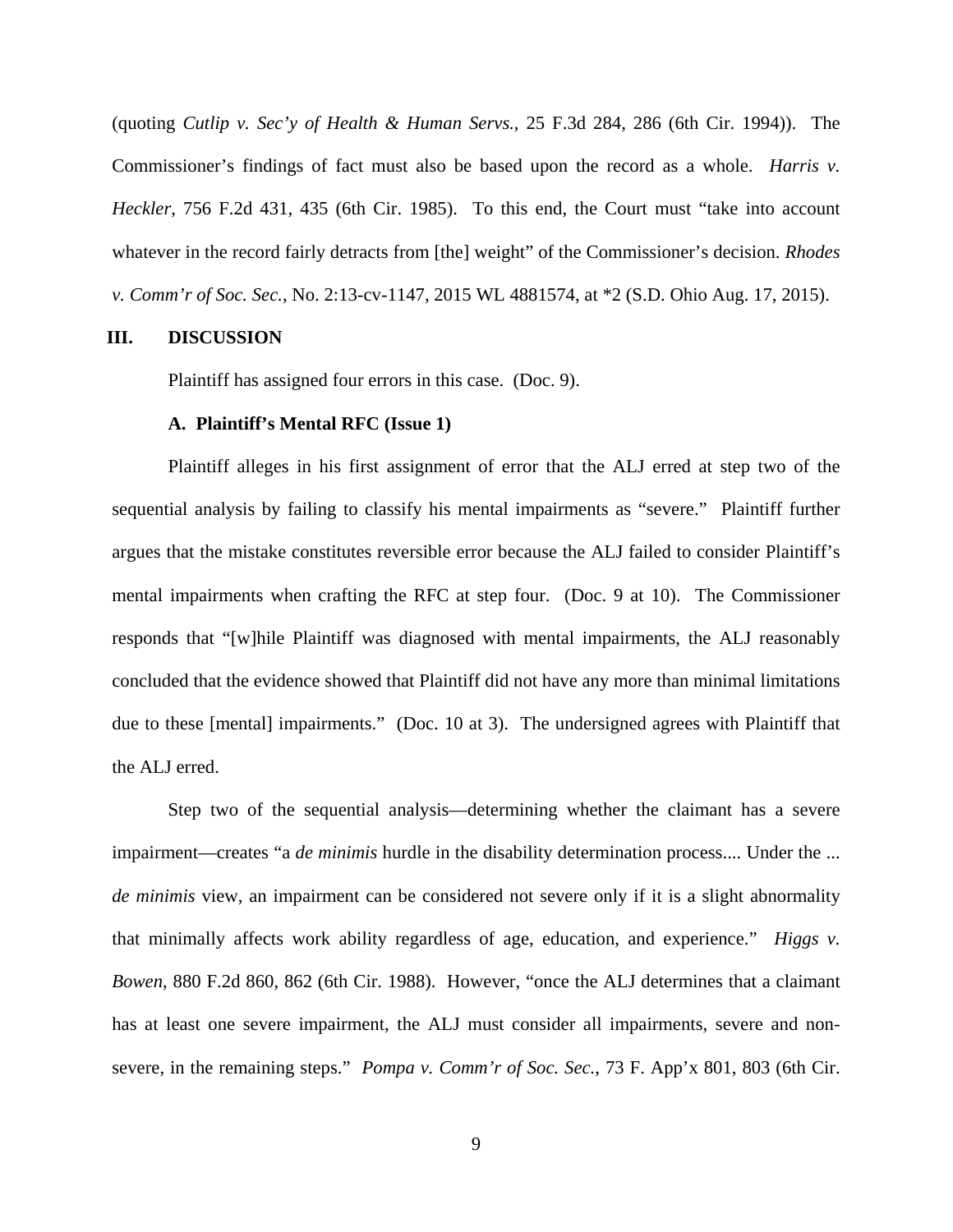2003) (citation omitted). Consequently, "when an ALJ considers all of a claimant's impairments in the remaining steps of the disability determination, an ALJ's failure to find additional severe impairments at step two '[does] not constitute reversible error.'" *Fisk v. Astrue*, 253 F. App'x 580, 583 (6th Cir. 2007) (quoting *Maziarz*, 837 F.2d at 244 (6th Cir. 1987)).

Here, at step two, the ALJ found that Plaintiff had severe physical impairments. However, when evaluating Plaintiff's mental impairments, the ALJ concluded that any impairment was "not severe" because Plaintiff's mental impairments "do not cause more than minimal limitation in his ability to perform mental work activities." (Tr. 24.) As noted above, all of the examining mental health experts, Dr. Donaldson, Dr. Howard and Dr. Halmi, diagnosed Plaintiff with mental impairments, which affect Plaintiff's ability to perform workrelated activities. (Doc. 6, Tr. 756, 788, 860). In addition, when Dr. Balraj examined Plaintiff to see if he was an appropriate candidate for pain management, Dr. Balraj concluded that Plaintiff likely would benefit from psychotherapy. (Doc. 6, Tr. 843).

In classifying Plaintiff's mental limitations as non-severe, the ALJ gave "minimal weight" to the opinions of the doctors who diagnosed Plaintiff with mental health disorders. (Tr. 25–26). The ALJ instead relied upon the opinions of the state agency reviewers, Dr. Orosz and Dr. Rabold. (Doc. 6, Tr. 28). Dr. Orosz completed a case analysis as to Plaintiff's mental impairments form at the request of the state agency on May 16, 2011, the same month as Dr. Donaldson's assessment of May 4, 2011, but prior to Dr. Howard's, Dr. Balraj's, and Dr. Halmi's evaluations. Dr. Rabold completed her assessment in October 2011—also before Dr. Balraj's and Dr. Halmi's evaluations. The ALJ found these assessments were entitled to considerable deference as they were "well supported by the evidence of the record as a whole," even though the records they reviewed were incomplete. (*Id.*).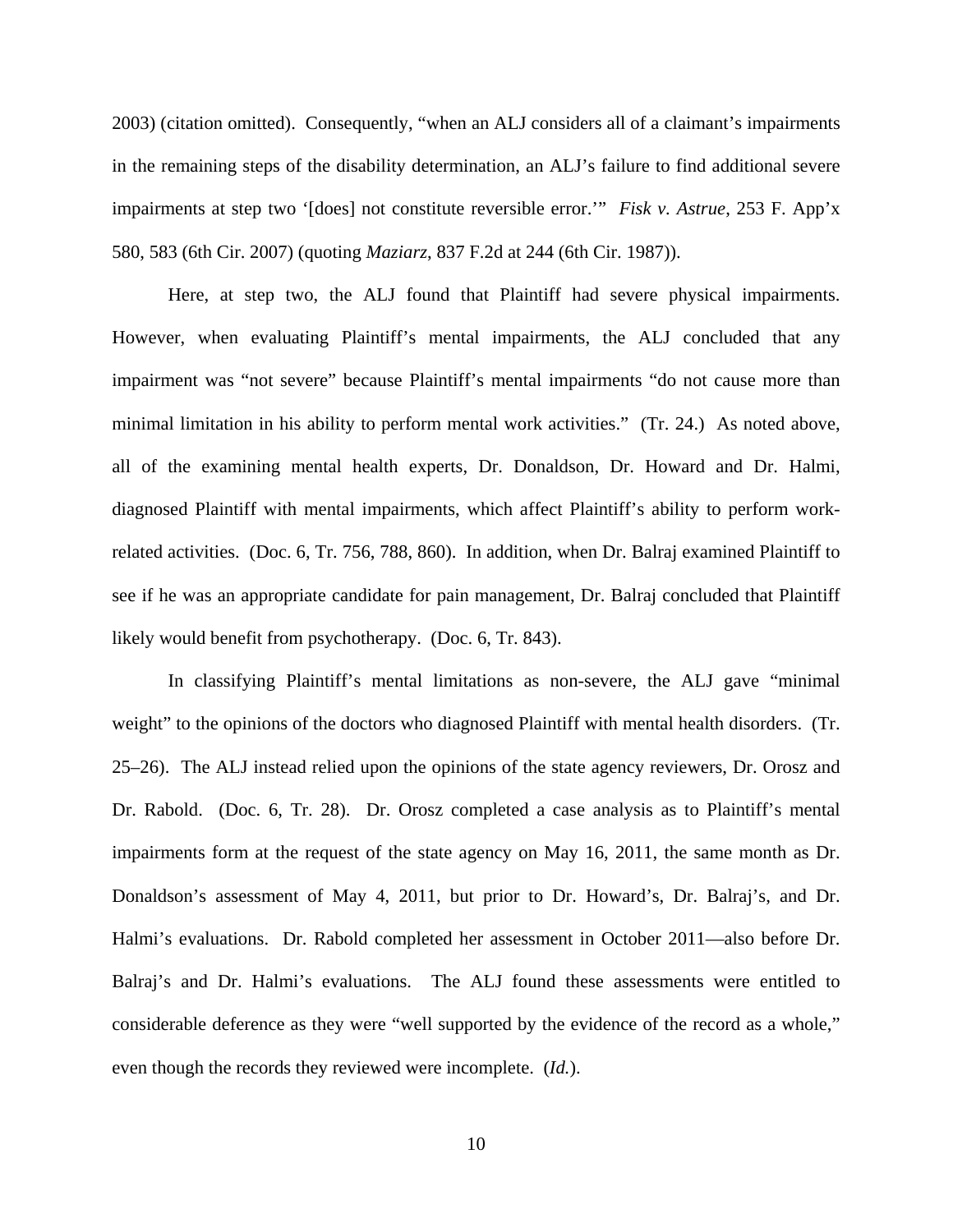Considering the foregoing, the undersigned is reluctant to find that substantial evidence supports the ALJ's non-severity determination. But even assuming that the non-severe classification is correct, the ALJ erred. The regulations provide that if a claimant has more than one impairment, the Commissioner "will consider all . . . medically determinable impairments . . . including [] medically determinable impairments that are not 'severe'" when assessing a claimant's RFC. 20 C.F.R. § 404.1545(e). Thus, despite finding Plaintiff's mental limitations non-severe at step two, the ALJ still needed to consider Plaintiff's mental limitations at step four.

In fact, the ALJ himself acknowledged that the considerations at step two and four differ:

Because the claimant's medically determinable mental impairments cause no more than "mild" limitation in any of the first three functional areas and "no" extended episodes of decompensation, they are not severe (20 CFR 404.1520a(d)(l) and 416.920a(d)(l)).

The limitations identified in the "paragraph B" criteria are not a residual functional capacity assessment but are used to rate the severity of mental impairments at steps 2 and 3 of the sequential evaluation process. The mental residual functional capacity assessment used at steps 4 and 5 of the sequential evaluation process requires a more detailed assessment by itemizing various functions contained in the broad categories found in paragraph B of the adult mental disorders listings in 12.00 of the Listing of impairments (SSR 96-8p). Therefore, the following residual functional capacity assessment reflects the degree of limitation found in the "paragraph B" mental function analysis.

(Doc. 6, Tr. 28–29.)

Despite this acknowledgement, the ALJ's decision at step four does not indicate that he considered Plaintiff's mental impairments when crafting Plaintiff's RFC. Indeed, such discussion is wholly absent, and the RFC does not account for any mental limitations. The RFC limits Plaintiff's abilities physically, and, because Spanish is Plaintiff's first language, the ALJ found Plaintiff "best suited for work where instructions can be provided by demonstration or by oral instruction." (*Id.*, Tr. 34).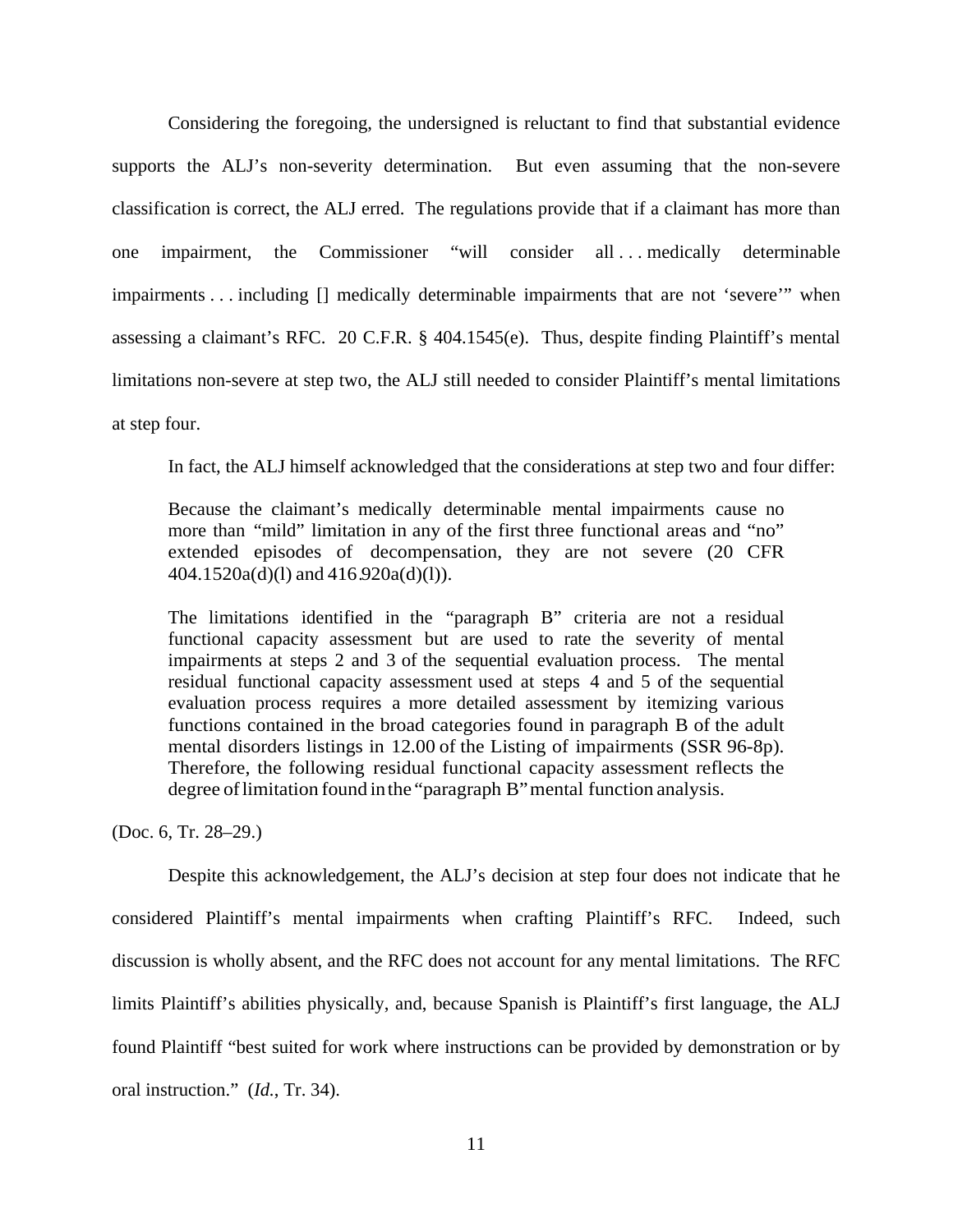Further, Social Security Ruling 96-8p requires that the ALJ's RFC assessment "include a narrative discussion describing how the evidence supports each conclusion, citing specific medical facts (e.g., laboratory findings) and nonmedical evidence (e.g., daily activities, observations)." SSR 96-8p further provides:

In assessing RFC, the adjudicator must discuss the individual's ability to perform sustained work activities in an ordinary work setting on a regular and continuing basis (i.e., 8 hours a day, for 5 days a week, or an equivalent work schedule), and describe the maximum amount of each work-related activity the individual can perform based on the evidence available in the case record. The adjudicator must also explain how any material inconsistencies or ambiguities in the evidence in the case record were considered and resolved.

(*Id.*). In his RFC assessment, the ALJ is also required to include "a discussion of why reported symptom-related functional limitations and restrictions can or cannot reasonably be accepted as consistent with the medical and other evidence." (*Id.*). With regard to Plaintiff's mental limitations, all of this is missing from the ALJ's decision.

Of note, the Commissioner does not argue that the ALJ considered Plaintiff's mental limitations at step four. Instead, she argues that "the ALJ reasonably determined that Plaintiff did not have any severe mental impairments and, as a result, did not include any mental restrictions in Plaintiff's RFC." (Doc. 10 at 3). The ALJ, however, was required to consider Plaintiff's mental limitations at step four—it's not enough that he considered them non-severe at step two. Consequently, the undersigned recommends remand. *Johnson v. Berryhill*, No. 1:16- CV-00135-HBB, 2017 U.S. Dist. LEXIS 72521 (W.D. Ky. May 11, 2017) (non-disability finding reversed and remanded because "there is no indication in the records that the ALJ considered the limitations and restrictions imposed by all of Plaintiff's impairments, both severe and non-severe in the sequential evaluation process"); *Jamison v. Comm'r of Soc. Sec.*, No. 1:07 cv-152, 2008 U.S. Dist. LEXIS 123937, at \*23–24 (S.D. Ohio June 12, 2008) ("[B]ecause it is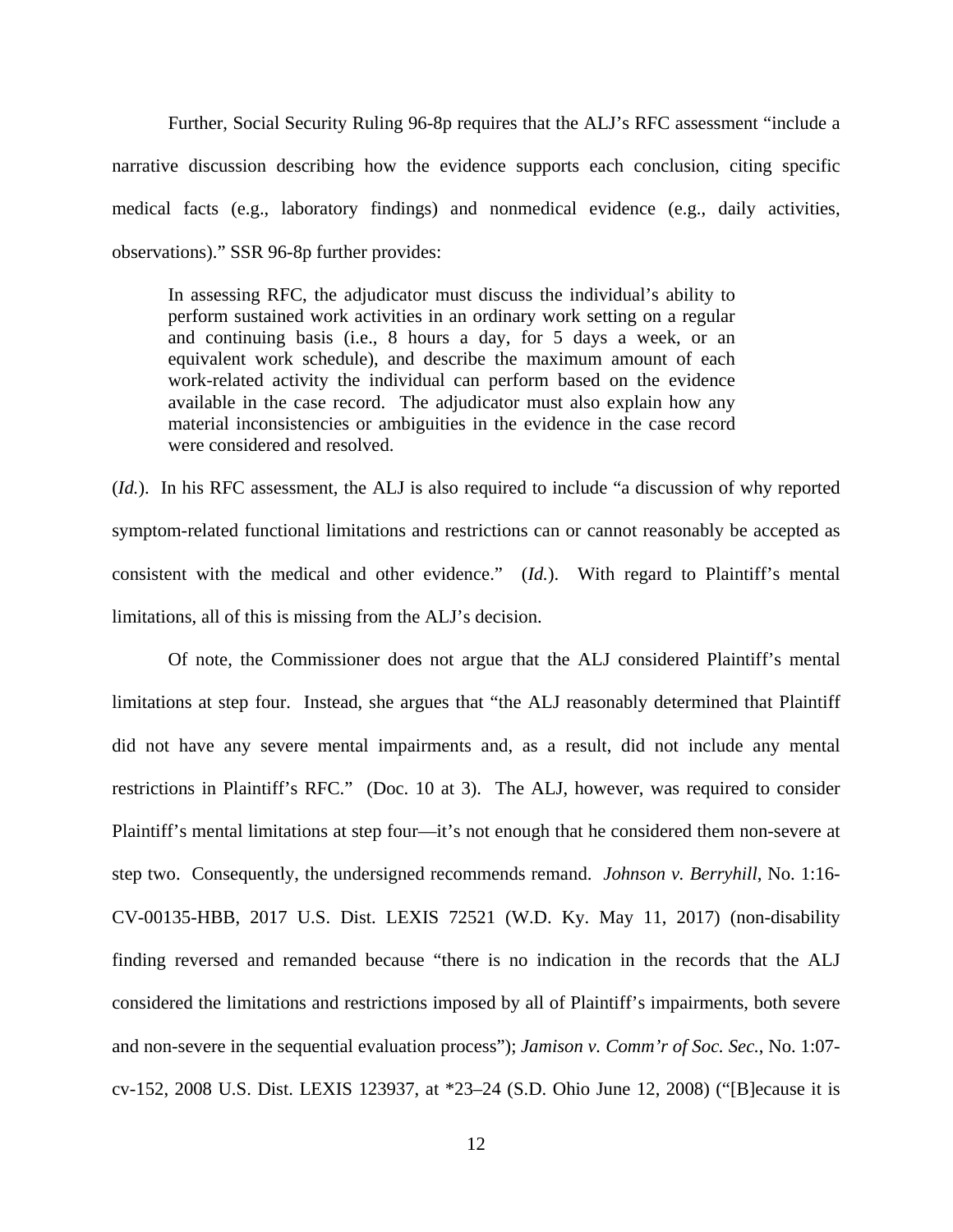not clear that the ALJ considered plaintiff's [non-severe] impairment at the other steps of the sequential evaluation process . . . this case [should] be revered and remanded for further development and clarification[.]").

# **B. Remaining Assignments of Error (Issues 2–4)**

Plaintiff raises three additional assignments of error. The Court's decision to reverse and remand on Plaintiff's first assignment of error alleviates the need for analysis of Plaintiff's remaining assignments of error. Nevertheless, on remand, the ALJ may consider Plaintiff's remaining assignments of error if appropriate.

## **IV. CONCLUSION**

 Based on the foregoing, the undersigned concludes that the ALJ's residual functional capacity finding is not supported by substantial evidence and it is **RECOMMENDED** that the Court **REVERSE** the Commissioner's nondisability finding. The Court, therefore, reverses the decision of the Commissioner to deny Plaintiff's disability insurance benefits and **REMANDS** the case under sentence four of 42 U.S.C. § 405(g) due to the issues addressed above.

 On remand, the ALJ should be directed to evaluate the evidence of record, including the medical source opinions, under the applicable legal criteria mandated by the Commissioner's Regulations and Rulings and by case law; and to evaluate Plaintiff's disability claim under the required five-step sequential analysis to determine anew whether Plaintiff was under a disability and whether his application for Disability Insurance Benefits should be granted.

## **V. PROCEDURE ON OBJECTIONS**

 If any party objects to this Report and Recommendation, that party may, within fourteen (14) days of the date of this Report, file and serve on all parties written objections to those specific proposed finding or recommendations to which objection is made, together with